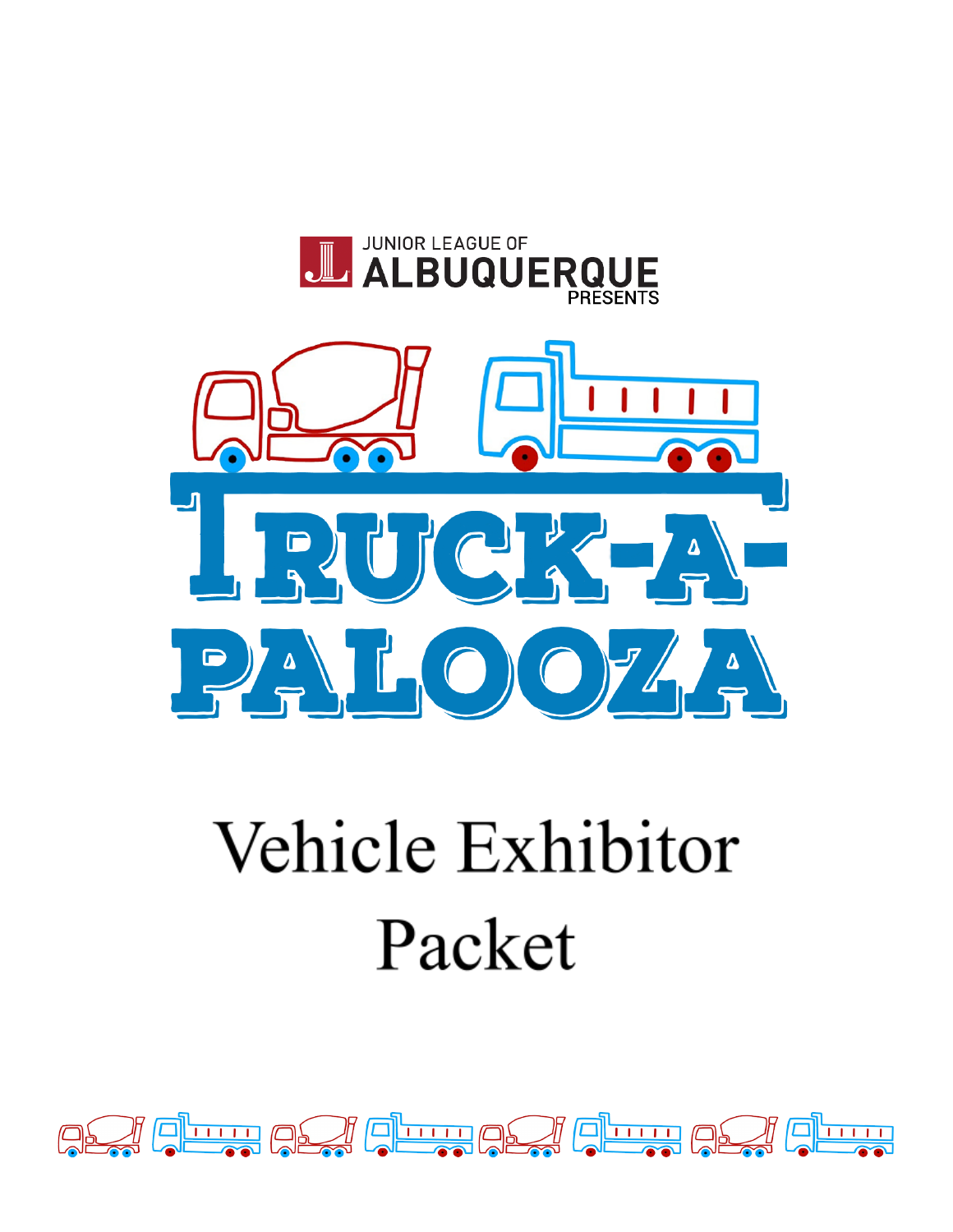

Event Information:

- Date: Saturday, October 22, 2022
- Location: Expo New Mexico (NM State Fair Grounds)
- Time: 10:00 am 2:00 pm
- Quiet Hours (siren  $&$  horn free): 10:00 am 12:00 pm
- Set-up: Gates will open at 7:30 am on the day of the event for vehicle participants; all vehicles **must be in place by 9:30 am.**
- **Vehicle must be staffed by a member of your company for the entire event.**
- **Our event insurance PROHIBITS moving vehicles during the event. Please let us know in advance if you will have to leave the event early so we can locate you near an exit.**
- Tear-Down: Will be permitted once the public has left the grounds.
- Weather Policy: Event will occur RAIN or SHINE.



All volunteers and participants will follow all NMDOH/CDC guidelines regarding current COVID-19 which could include hand washing, wearing of masks, social distancing.

Participant space assignments will be determined by the Junior League of Albuquerque based upon the best interests of the event and/or first-come-first served.

Exhibitors must provide a minimum of one (1) adult representative during the event to supervise their station/vehicle between the hours of 10:00 am to 2:00 pm on the date of the event. Vehicle representative(s) should be able to provide a narrative description of the vehicle's specifications and/or services and how to act safely around each vehicle when out on the road and in their neighborhood.

Participants with vehicles & equipment agree to provide the Junior League of Albuquerque proof of insurance for all vehicles & equipment. Please email a copy of proof of insurance to [trucks@jlabq.org.](mailto:trucks@jlabq.org)

Participants with vehicles must arrive on the event day between 8:00am and 9:30am to set-up. Vehicles requiring special accommodations, such as a large turning radius, will be asked to arrive early during event set-up. Participants with vehicles must stay the entire length of the event and may not leave until the event's conclusion at 2:00 pm unless otherwise agreed to in **advance by the Junior League of Albuquerque.**

Participants grant permission to the Junior League of Albuquerque to take photographs and/or record videos of participants and/or displays during the event for the strict purpose of promotion and publicity of the event and/or the Junior League of Albuquerque

Participants and their representatives shall conduct themselves in a manner that is appropriate for the family-oriented event, which includes but is not limited to the following restrictions: No smoking, no profanity, and no display of inappropriate content or clothing. In the event of inappropriate behavior at the event, the Junior League of Albuquerque reserves the right to ask participants to leave.

EXPO New Mexico maintains security on the grounds at all times. New Mexico prohibits the possession of deadly weapons on the fair grounds. NMAC 4.3.1.19(A) provides, "No person shall enter the New Mexico state fairgrounds bearing or otherwise possessing any deadly weapon, whether concealed or not." No discretionary exceptions to NMAC 4.3.1.19(A)'s prohibition, will be provided by EXPO New Mexico except for peace officers in the performance of their official duties pursuant to NMAC 4.3.1.19(B).

The nature of the Truck-A-Palooza event involves the interaction of children with participant's vehicle(s) so that the children can touch, see, and explore the participant's vehicle(s) and learn about the vehicle(s)'s function. The Junior League of Albuquerque shall not be held responsible for any loss or damage to any participant property, and participant shall further hold harmless, defend and indemnify the Junior League of Albuquerque, its officers, employees, and agents from and against any and all claims, losses, causes of action, judgments, damages and expenses including but not limited to attorney's fees, because of bodily injury, death, or injury to or destruction of tangible property or any other injury or damage resulting from or arising out of (a) participant's property, (b) participant's use of the premises, and/or (c) any act, error, or omission on the part of the participant, or its agents, employees, guests, invitees or subcontractors.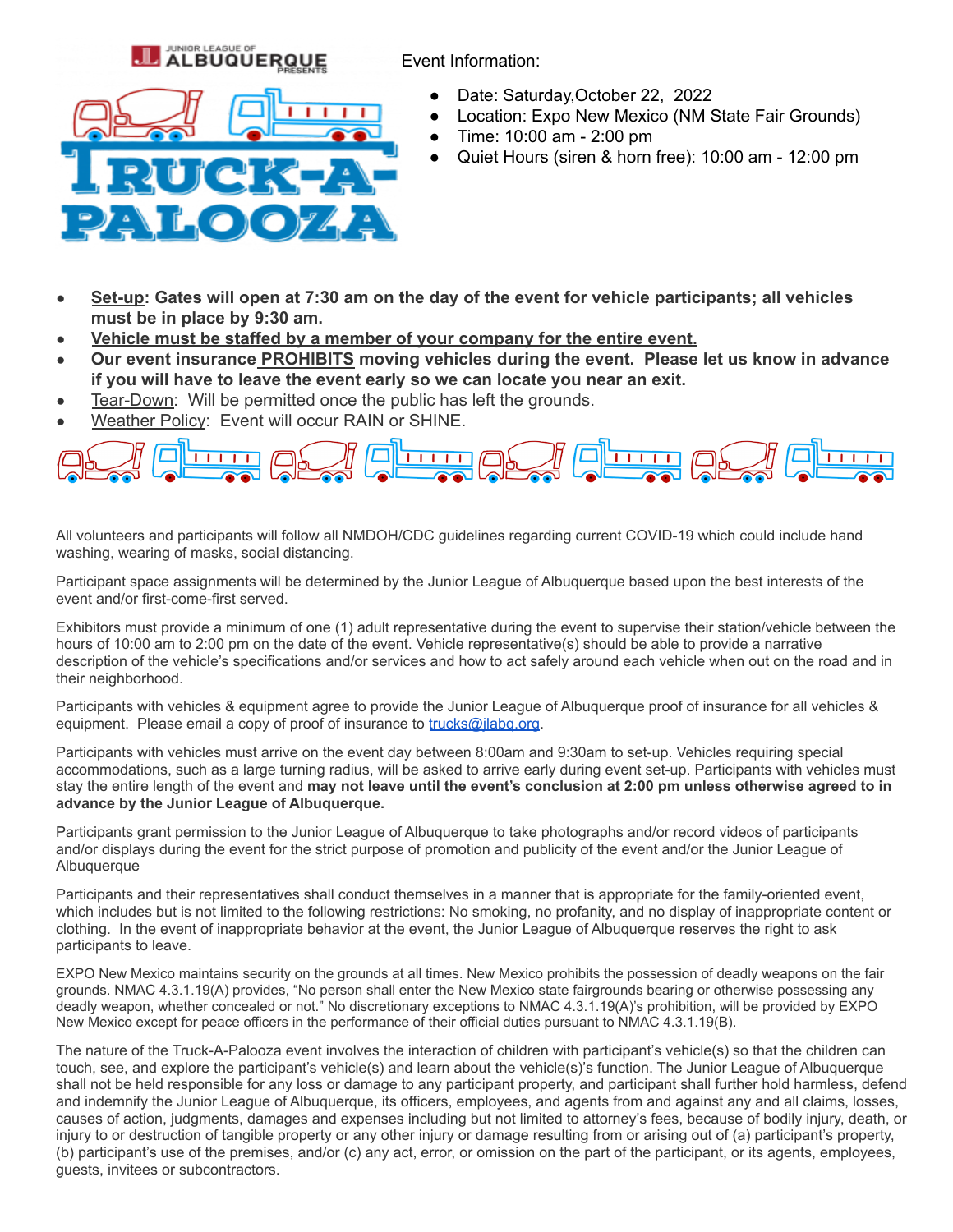

## **Vendor Packet**